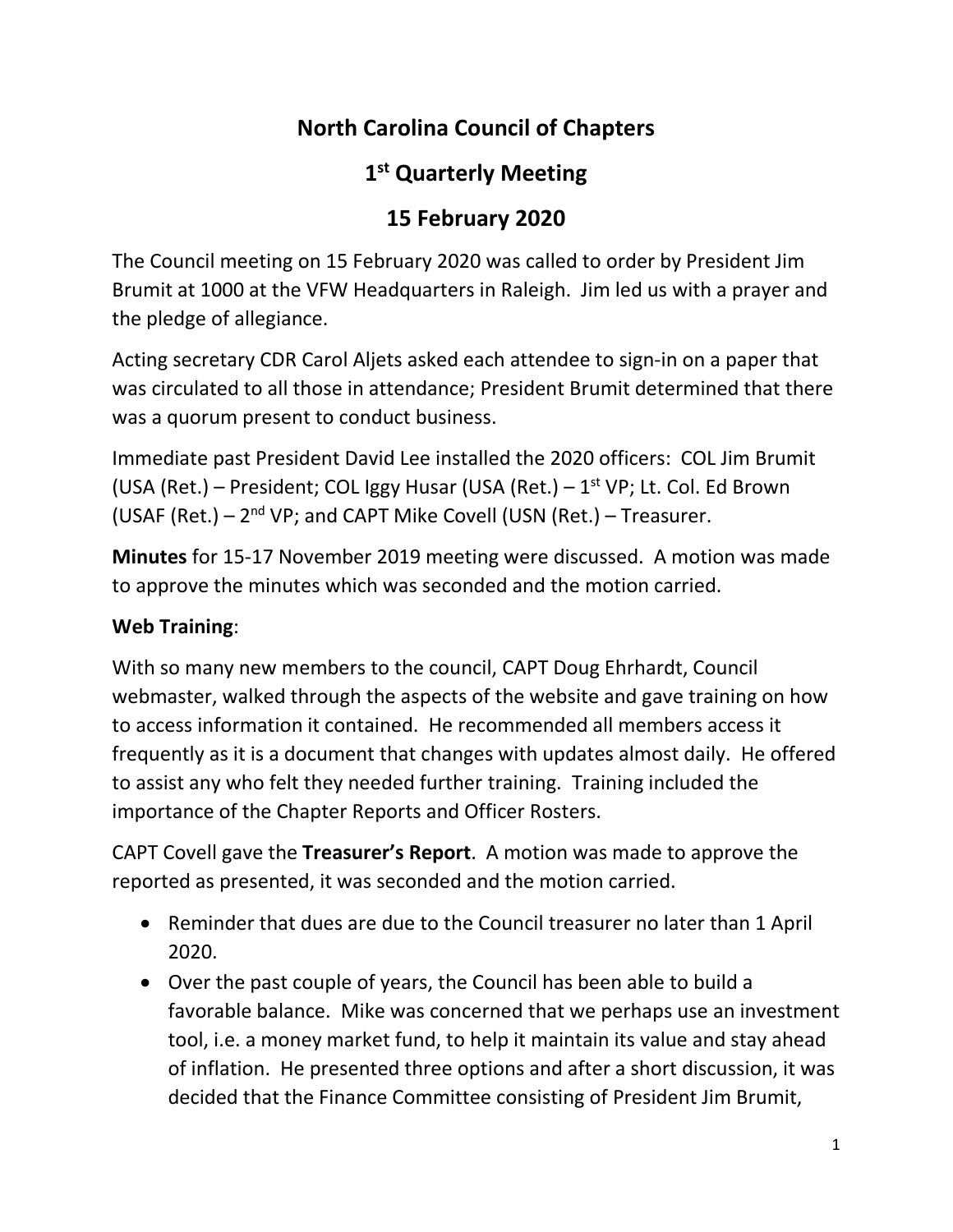Immediate past President David Lee and the Treasurer, Mike Covell, would study the issue and get back to the Council with their decision.

### **Storming the Hill**:

Jim advised that the members of COC that will serve as our delegation for Storming the Hill will be: Jim Brumit, Iggy Husar, Jeri Graham and from National MOAA, Nancy Carr. They will be storming on 25 March 2020.

- 2019 results included the defeat of the 'Widow's Tax', healthcare and getting a pay raise for the military of 3.1% which was more than the 2.6% originally proposed. Members of Congress or their representatives asked about terrible housing conditions on bases.
- 2020 will be concentrating on two issues: healthcare co-pays and prescription costs.
- Jim asked that if the COC had any ideas or questions, they should get back with him.

### **Community Grants**:

- Community grant money is available from MOAA for chapters actually helping veterans and not just serving as a pass through. It is mandatory that there be chapter member involvement. Several COC chapters have received grants and all are encouraged to apply often and for as many as you need.
- Past grants totals have been:  $$75,000$  in 2018;  $$7540$  in 2019 (22 grants were awarded out of 43 applicants); and \$100,000 will be available in 2020.
- Deadline for applying for a grant is 28 February 2020.
- Any questions can be addressed by emailing [chapters@moaa.org.](mailto:chapters@moaa.org)

## **Website inclusion/exclusion of personal data**:

An extensive discussion took place regarding the pros and cons of removing the names and addresses on the Council's website. Discussion included that there are so many other sources of this info, not opening attachments from those you do not know, hover the mouse to see actual originator of the email, taking the names, addresses, phone numbers and email from the front page of the website and setting up of aliases.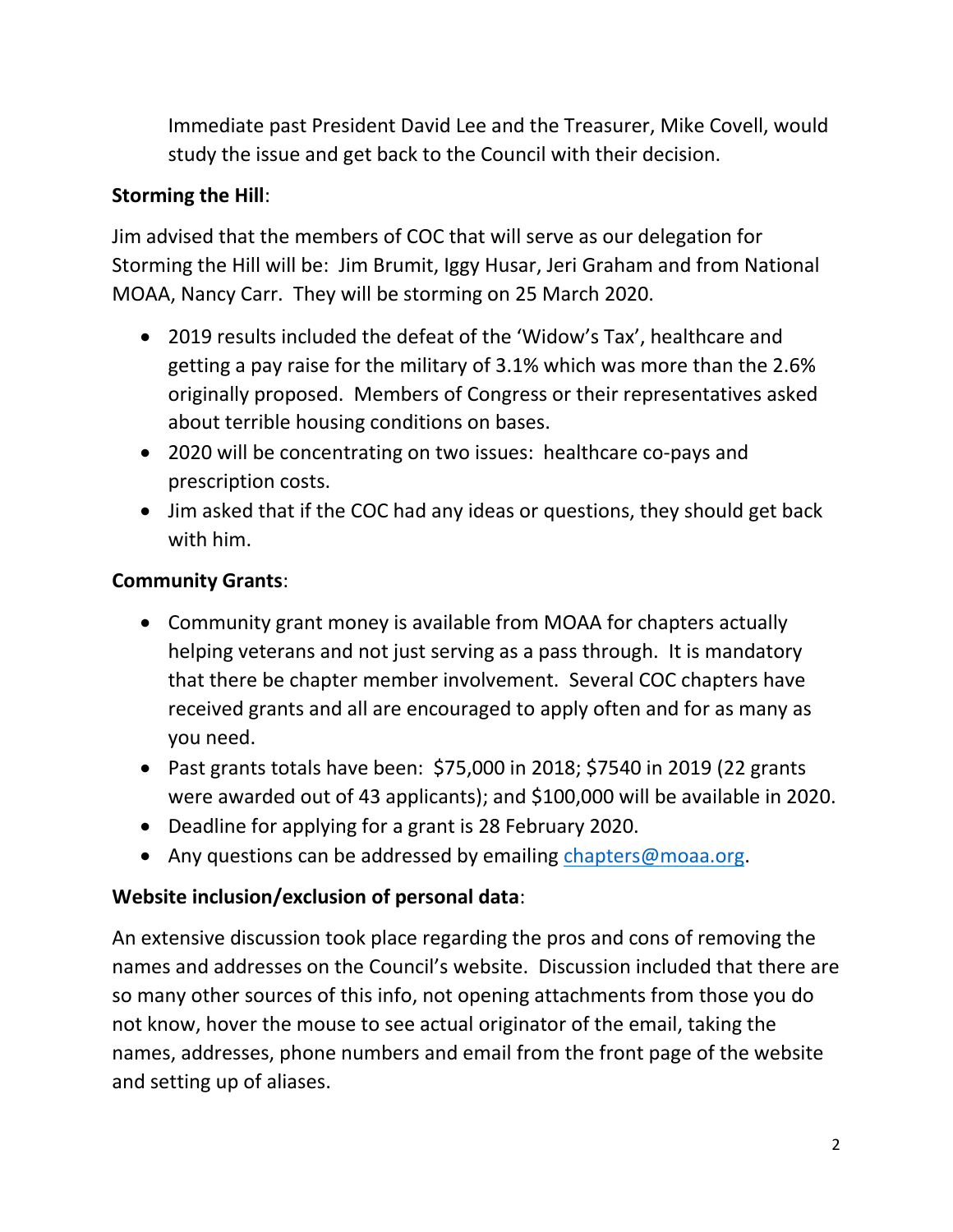- A motion was made to keep the information on the website as it is currently. The motion was seconded and a tie vote resulted. In a tie situation, the Council president is allowed to vote. Upon his vote the motion was defeated.
- A motion was made to allow each chapter decide how they want the information displayed, it was seconded and approved unanimously. Any chapter wanting to change the display of their information is to let Doug Ehrhardt, webmaster, know.

## **Legislative & Military Affairs**:

Iggy Husar introduced his team and they will work on collaboration and the sharing of information. Members of Iggy's Legislative Team include: Jeri Graham, David Lee, Barry Coyle, Vern Pike, George Angle, Jim Brumit and Mike Flynn. They will also be conducting a trainings session for the chapter legislative liaisons and strive to identify specific issues they want to address with the legislature. In the past they have taken on too many issues so for this Storming of Raleigh/Jones Street, they want to concentrate of a handful of specific issues to narrow their focus and hope for better success.

There is a mix of emotions on how the deal with  $4<sup>th</sup>$  Branch. There is a strong feeling that they have done little for the past several years. One issue that has been important to MOAA, the Bailey Settlement, has little interest from the legislature or  $4^{\text{th}}$  Branch. Jeri Graham has resigned as Legislative Chair of the  $4^{\text{th}}$ Branch but Joe Cansler is still involved with them.

#### **Membership & Retention**:

Ed Brown introduced his team: Al Schroetel, Ed Baisden, Donna Culp and Aimee Corning.

- Donna gave a training session on the NRT list from National MOAA and its importance as a new tool for recruiting.
- Aimee conducted a training exercise on the Committee Module.
- To obtain retention money from national, 95% membership must be attained by 28 February 2020.
- Everyone should be on at least Basic Membership. It is free and there is no time constraint for how long a member can stay on Basic membership. An